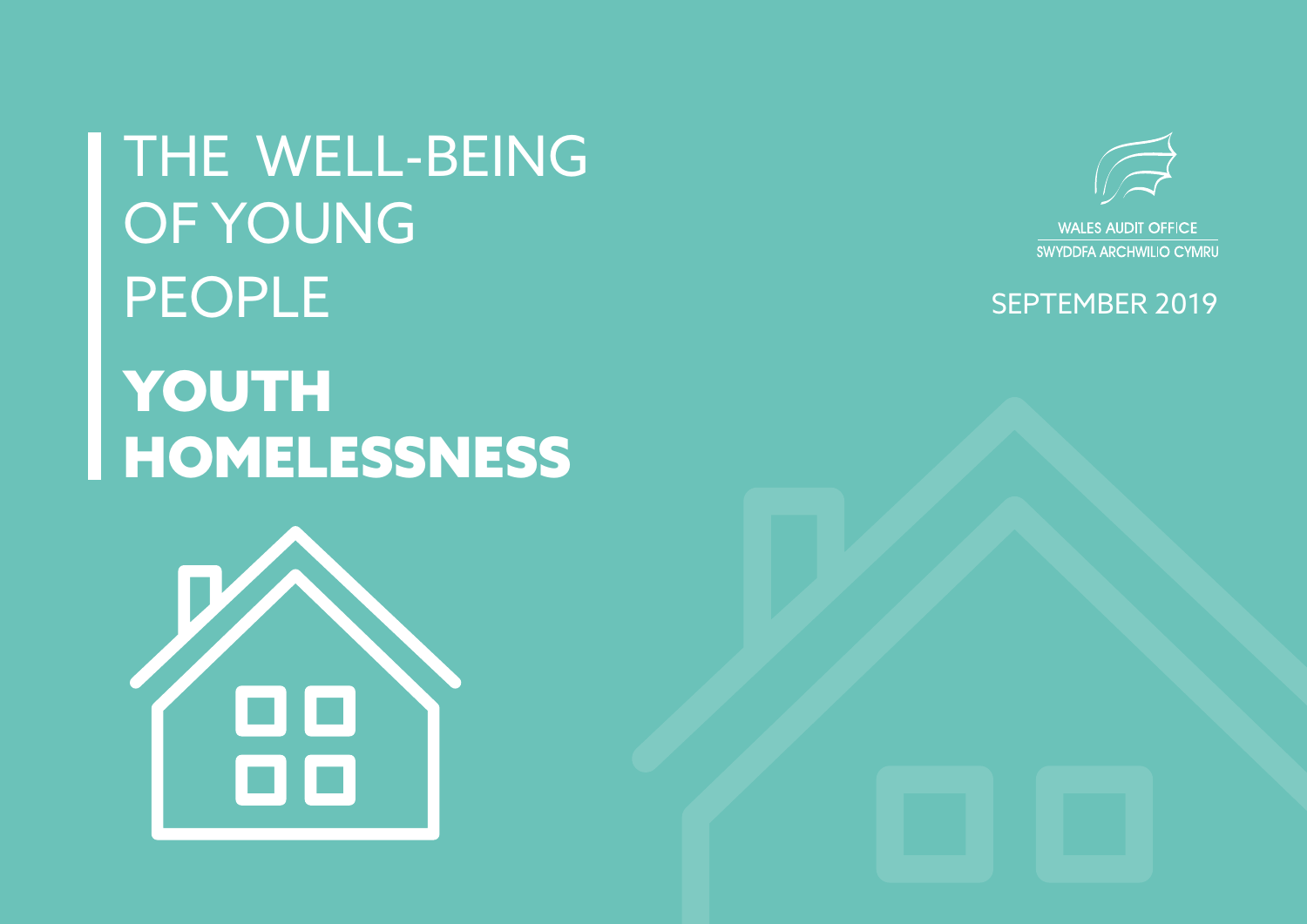# CONTENTS

| <b>About this report</b>                        |    |  |  |
|-------------------------------------------------|----|--|--|
| A picture of youth homelessness                 |    |  |  |
| What is the Welsh Government trying to achieve? |    |  |  |
| Who else is involved?                           | 9  |  |  |
| How much is being spent?                        | 10 |  |  |
| <b>Opportunities for improvement</b>            | 13 |  |  |

## Wales Audit Office 24 Cathedral Road Cardiff CF11 9LJ

Tel: 029 2032 0500 Fax: 029 2032 0600 Textphone: 029 2032 0660 We welcome telephone calls in Welsh and English.

E-mail: info@audit.wales Website: www.audit.wales This report has been prepared for presentation to the National Assembly under the Government of Wales Act 1998.

The Wales Audit Office study team comprised Mark Jeffs, Rachel Harries, and Verity Winn under the direction of Matthew Mortlock.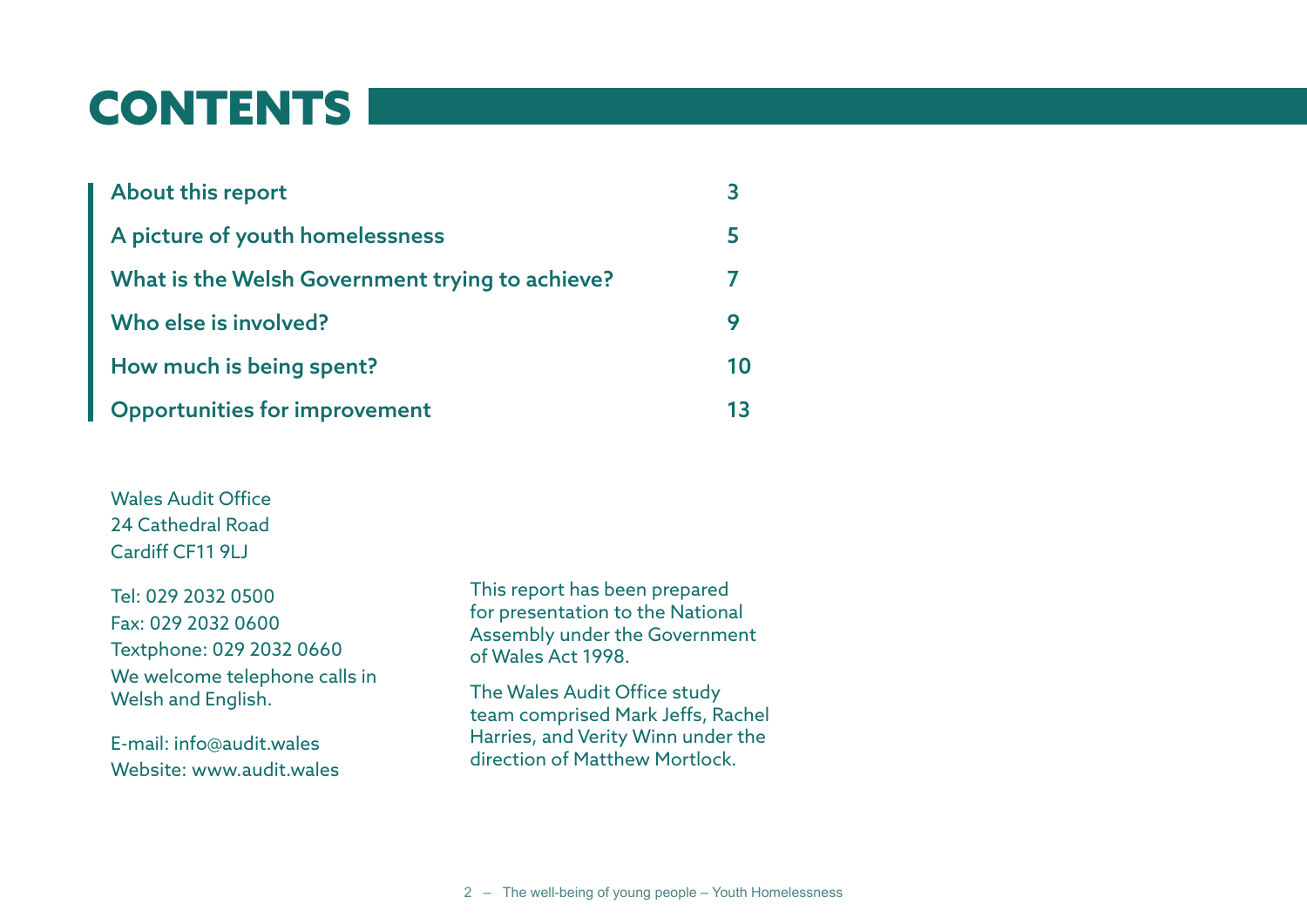# ABOUT THIS REPORT

About our wider work on the well-being of young people

## **Joint-working**

We have been working with other organisations to examine a common theme of 'Youth'. The education inspectorate Estyn published its report on **[youth support services](https://www.estyn.gov.wales/thematic-reports/youth-support-services-wales)** in July 2018. Healthcare Inspectorate Wales published its review [of healthcare services for young people](https://hiw.org.uk/hiw-publishes-review-healthcare-services-young-people) in March 2019. Care Inspectorate Wales published its report [on care experienced by children and young people](https://careinspectorate.wales/sites/default/files/2019-06/190619-national-overview-report-en_2.pdf) in June 2019.

# **Our work**

We looked at the Welsh Government's work to support the well-being of young people in Wales. Well-being is a broad concept, so we have focussed our work on five topics: youth homelessness; young adult carers; young parents; mental health; and skills and employability. We are publishing seven products based on our work, including this report. The diagram provides a link to each product.

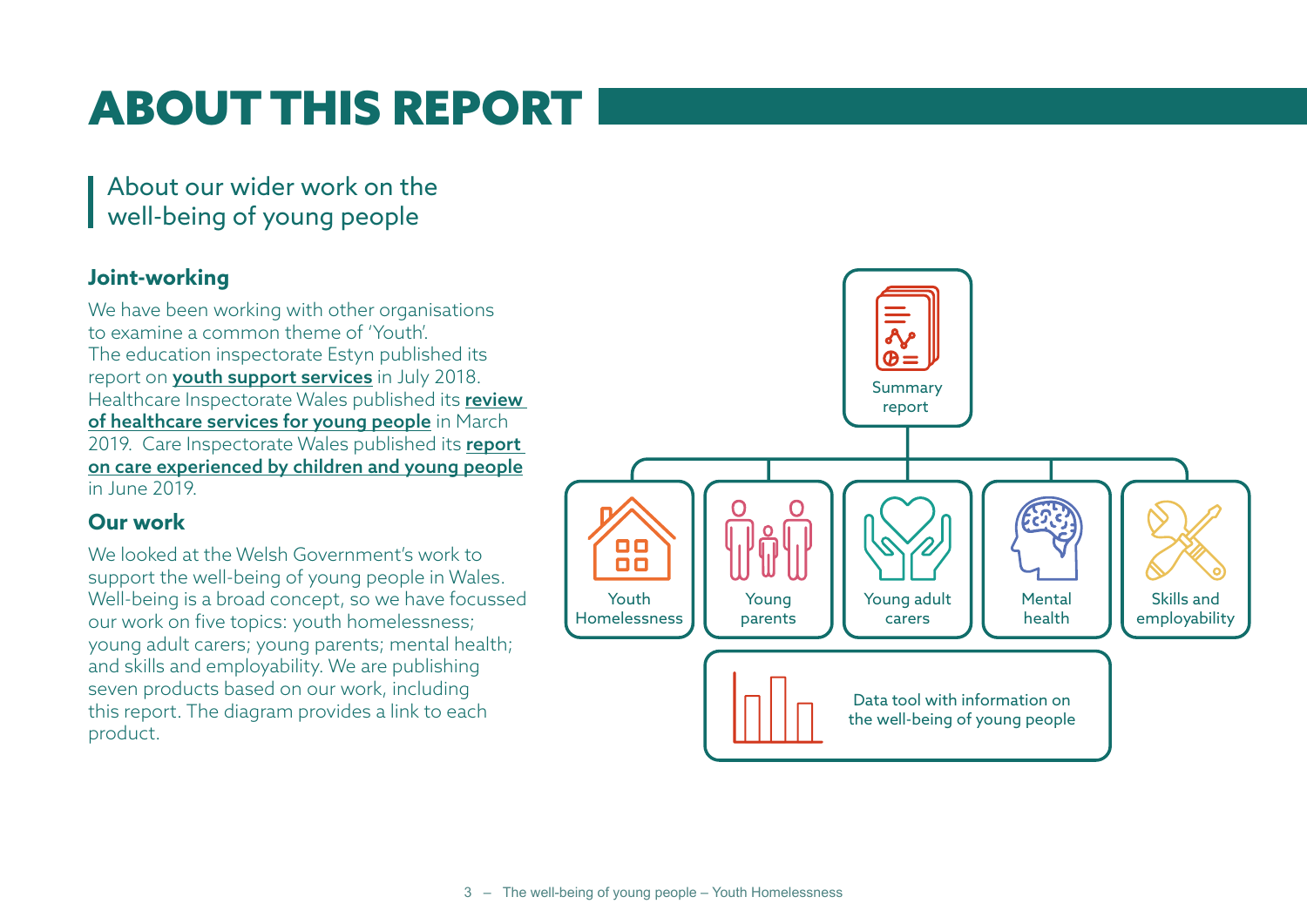# About this report on youth homelessness

We looked at homelessness because it has a major impact on a young person's physical, emotional and mental well-being. It can seriously inhibit young people's life chances and opportunities over the longer term. Also, tackling homelessness is a priority for the Welsh Government.

This report is not a comprehensive audit of youth homelessness services. Our focus is what the Welsh Government does to support organisations helping young people who are homeless or at risk of homelessness. We give our observations based on interviews with Welsh Government officials and organisations working with young people. We also reviewed Welsh Government strategies, plans, research evidence and statistics. The diagram provides an overview of this report and you can use it to move to the different sections that explain what we found.



#### [A picture of youth](#page-4-0)  [homelessness](#page-4-0)

[Youth homelessness](#page-4-0)  [is growing and](#page-4-0)  [some groups are](#page-4-0)  [particularly at risk.](#page-4-0)



### [How much is being](#page-9-0)  [spent?](#page-9-0)

[It is not entirely clear](#page-9-0)  [how much is being](#page-9-0)  [spent on homelessness](#page-9-0)  [and there is no specific](#page-9-0)  [data on spending on](#page-9-0)  [young people.](#page-9-0)



### [Who else is involved](#page-8-0)

[Lots of different](#page-8-0)  [organisations](#page-8-0)  [have a role to play](#page-8-0)  [helping young](#page-8-0)  [homeless people](#page-8-0)  [and preventing](#page-8-0)  [homelessness.](#page-8-0)



### [What is the Welsh](#page-6-0)  [Government trying to achieve](#page-6-0)

[The general aim is to end](#page-6-0)  [youth homelessness. This is](#page-6-0)  [underpinned by several plans](#page-6-0)  [and strategies.](#page-6-0)



#### [Opportunities for](#page-12-0)  [improvement in the Welsh](#page-12-0)  [Government's approach](#page-12-0)

[It could base its plans on better](#page-12-0)  [evidence and be clearer on](#page-12-0)  [its own role in improving and](#page-12-0)  [joining up support for young](#page-12-0)  [people.](#page-12-0)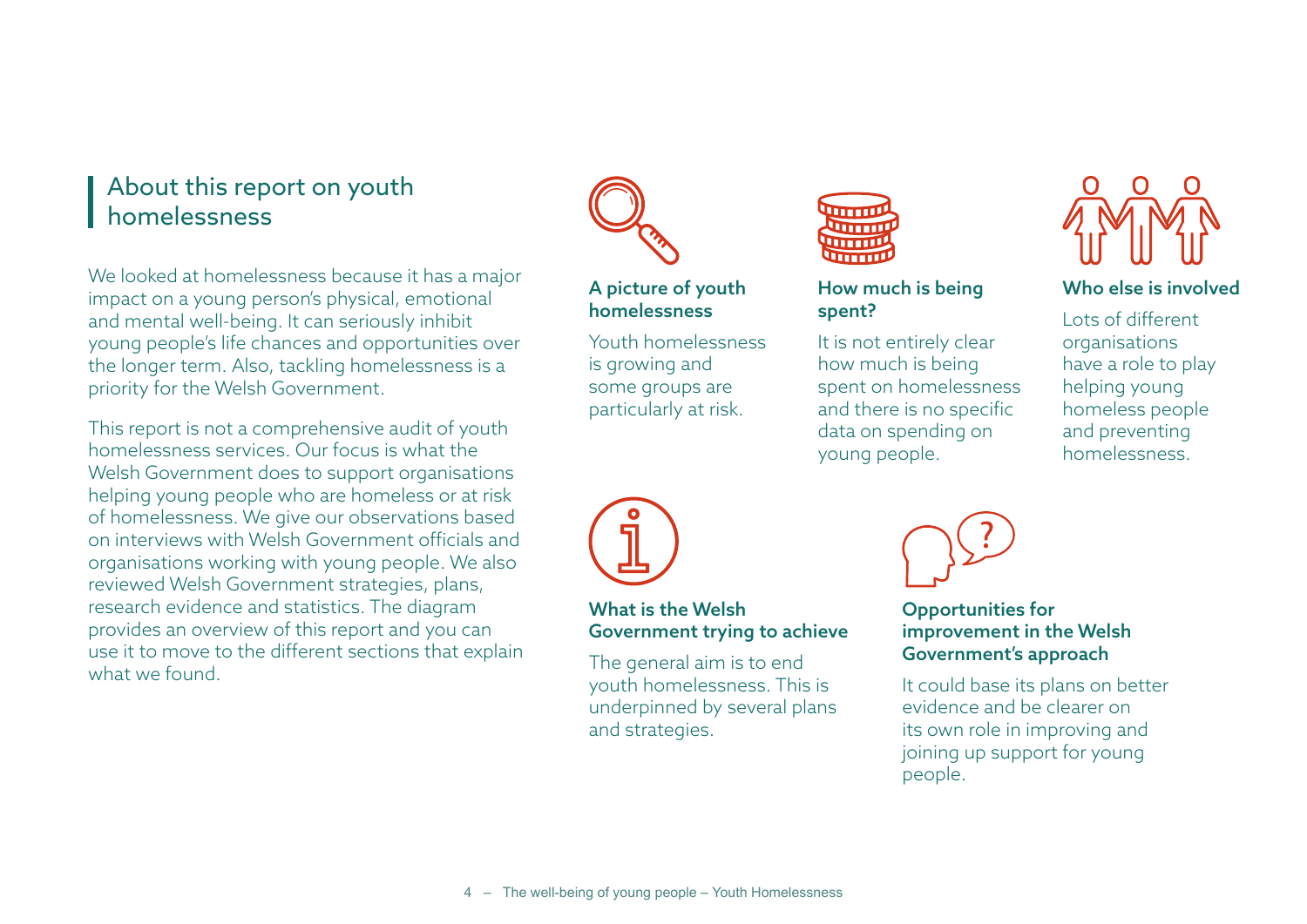# <span id="page-4-0"></span>A PICTURE OF YOUTH HOMELESSNESS

Key facts on homelessness. [Click here to see an interactive version of the](https://app.powerbi.com/view?r=eyJrIjoiNDA5Mzk5MTEtMGI2MC00N2FhLWE3YjItYWQyMDBiOGZlZGFhIiwidCI6ImRmZDY5MmYwLTE2YmYtNDQ0OS04OGUzLWU3NzM1ZGZjY2ZlOCIsImMiOjh9)  [data](https://app.powerbi.com/view?r=eyJrIjoiNDA5Mzk5MTEtMGI2MC00N2FhLWE3YjItYWQyMDBiOGZlZGFhIiwidCI6ImRmZDY5MmYwLTE2YmYtNDQ0OS04OGUzLWU3NzM1ZGZjY2ZlOCIsImMiOjh9). There is more information on homelessness in our [data tool](https://app.powerbi.com/view?r=eyJrIjoiOTU0YzA3ZmEtNzBmZi00OTgwLWI5MjktNGUyOWRmMDNkYzI4IiwidCI6ImRmZDY5MmYwLTE2YmYtNDQ0OS04OGUzLWU3NzM1ZGZjY2ZlOCIsImMiOjh9)<sup>1</sup>

| <b>Applicants aged 16-to-24 years</b>                  | Numbers increased from 570 people in 2015-16 to                                                                                                                                                                                                          |  |  |
|--------------------------------------------------------|----------------------------------------------------------------------------------------------------------------------------------------------------------------------------------------------------------------------------------------------------------|--|--|
| old who were unintentionally                           | 684 in 2017-18.                                                                                                                                                                                                                                          |  |  |
| homeless, eligible for support<br>and in priority need | During 2017-18, in 531 cases (78%) the<br>applicant accepted an offer of settled, suitable<br>accommodation.                                                                                                                                             |  |  |
| <b>Applicants aged 16-to-24 years</b>                  | Numbers increased from 2,031 people in 2015-16 to                                                                                                                                                                                                        |  |  |
| old who were homeless and                              | 3,153 in 2017-18                                                                                                                                                                                                                                         |  |  |
| eligible for support                                   | During 2017-18, in 1,332 cases (42%) councils<br>successfully helped the applicant find<br>accommodation. In 1,173 cases (37%) the council was<br>unsuccessful in helping the applicant find somewhere<br>to live. Our data tool gives more information. |  |  |
| <b>Applicants aged 16-to-24 years</b>                  | Numbers increased from 1,968 people in 2015-16 to                                                                                                                                                                                                        |  |  |
| old who were threatened with                           | 2,088 in 2017-18.                                                                                                                                                                                                                                        |  |  |
| homelessness and eligible for<br>support               | During 2017-18, in 1,334 cases (64%) councils<br>successfully prevented the applicant from becoming<br>homeless.                                                                                                                                         |  |  |

Source: Homelessness Data Collection, Welsh Government

#### **FOOTNOTES**

1 Data in this report may differ slightly from our data tool which includes live data updates.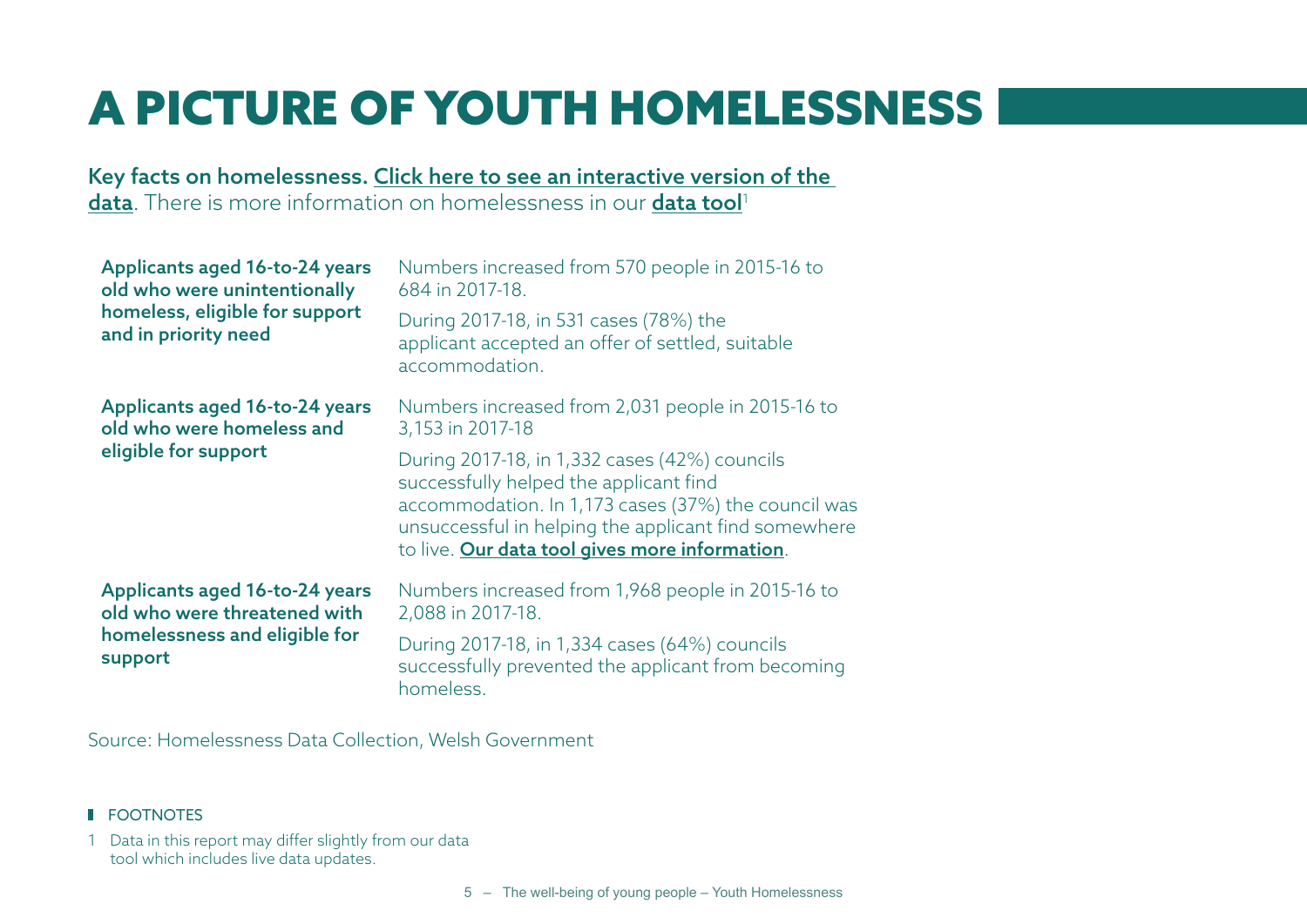[Young people aged 16 to 24 living in temporary accommodation](https://www.llamau.org.uk/seyhope)  [who took part in research](https://www.llamau.org.uk/seyhope) for the homeless charity Llamau and Cardiff University $^{\scriptscriptstyle 2}$  were more likely than the general population to:

| ______<br>______ |  |
|------------------|--|
|                  |  |
| -                |  |

Leave school with no qualifications. Most had been suspended from school at some point, over half were not happy at school and one in five were bullied.



Have been admitted to a psychiatric ward in the last six months or have a psychiatric disorder. Very few of the young people with a psychiatric disorder were getting the help they needed.



Have visited the GP recently.



28 of the young women had been pregnant at least once. Two-thirds of the women had a miscarriage, and one in ten did not continue the pregnancy. Just under one in six women kept the baby.



Over half of the young people had experienced some kind of abuse.



Have used non-prescription drugs in their lifetime.

The [Wales Centre for Public Policy](https://www.wcpp.org.uk/publication/preventing-youth-homelessness/) reported that young people who are care leavers, have a disability, or are lesbian, gay, bisexual or transgender, are more likely to become homeless.

#### **ECOTNOTES**

2 121 young people took part in the research.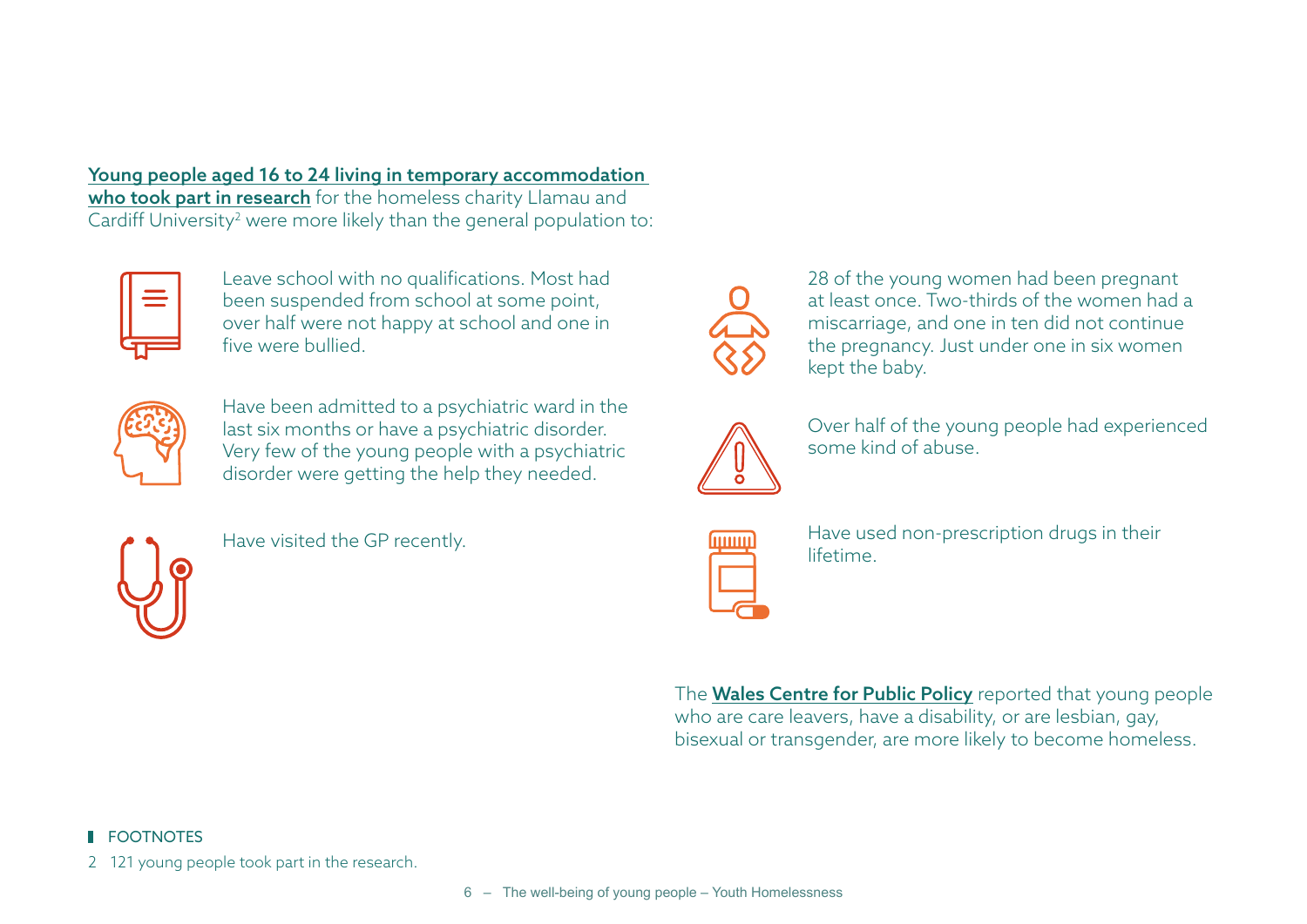# <span id="page-6-0"></span>WHAT IS THE WELSH GOVERNMENT TRYING TO ACHIEVE?

The Welsh Government said what it would do to prevent homelessness in its [Ten Year Homelessness](https://gov.wales/10-year-homelessness-plan-2009-2019)  [Plan 2009-2019](https://gov.wales/10-year-homelessness-plan-2009-2019). The Plan said that reducing youth homelessness and supporting care leavers was a priority.

The Welsh Government introduced the [Housing \(Wales\)](http://www.legislation.gov.uk/anaw/2014/7/contents/enacted)  [Act 2014](http://www.legislation.gov.uk/anaw/2014/7/contents/enacted) which put extra duties on councils to address housing needs. New duties on councils include a duty to help anyone threatened with homelessness within the next 56 days<sup>3</sup> and to help any homeless person find a home. Councils must also write local homelessness strategies and review them every four years. The Welsh Government worked with young people and





 $\mathcal{Q}^{\text{cymorth}}_{\text{cymru}}$ Preventing Homelessness and Promoting Independence: A Positive Pathway to Adulthood

organisations who help young people to write A Positive [Pathway to Adulthood in 2016](https://gov.wales/docs/desh/publications/161019-positive-pathway-en.pdf). The Pathway gives advice for organisations working to prevent youth homelessness and promote independence. Organisations can choose whether to follow the advice.

#### [The Welsh Government's national strategy \(2017\)](https://gov.wales/docs/strategies/170919-prosperity-for-all-en.pdf)

promises to reduce homelessness for all ages but does not make a specific commitment on youth homelessness.

The [Welsh Government's Extending Entitlement Guidance](https://beta.gov.wales/sites/default/files/publications/2018-02/direction-and-guidance-extending-entitlement-support-for-11-to-25-year-olds-in-wales.pdf) [2002](https://beta.gov.wales/sites/default/files/publications/2018-02/direction-and-guidance-extending-entitlement-support-for-11-to-25-year-olds-in-wales.pdf) sets out what support all young people are entitled to under the Learning and Skills Act 2000. The Welsh [Government commissioned a review of its guidance](https://beta.gov.wales/sites/default/files/publications/2018-04/180316-our-future-a-review-of-extending-entitlement_0.pdf) in 2018 but has not decided whether to update it.

#### **FOOTNOTES**

3 Beginning the day the person is notified that they are eligible for support.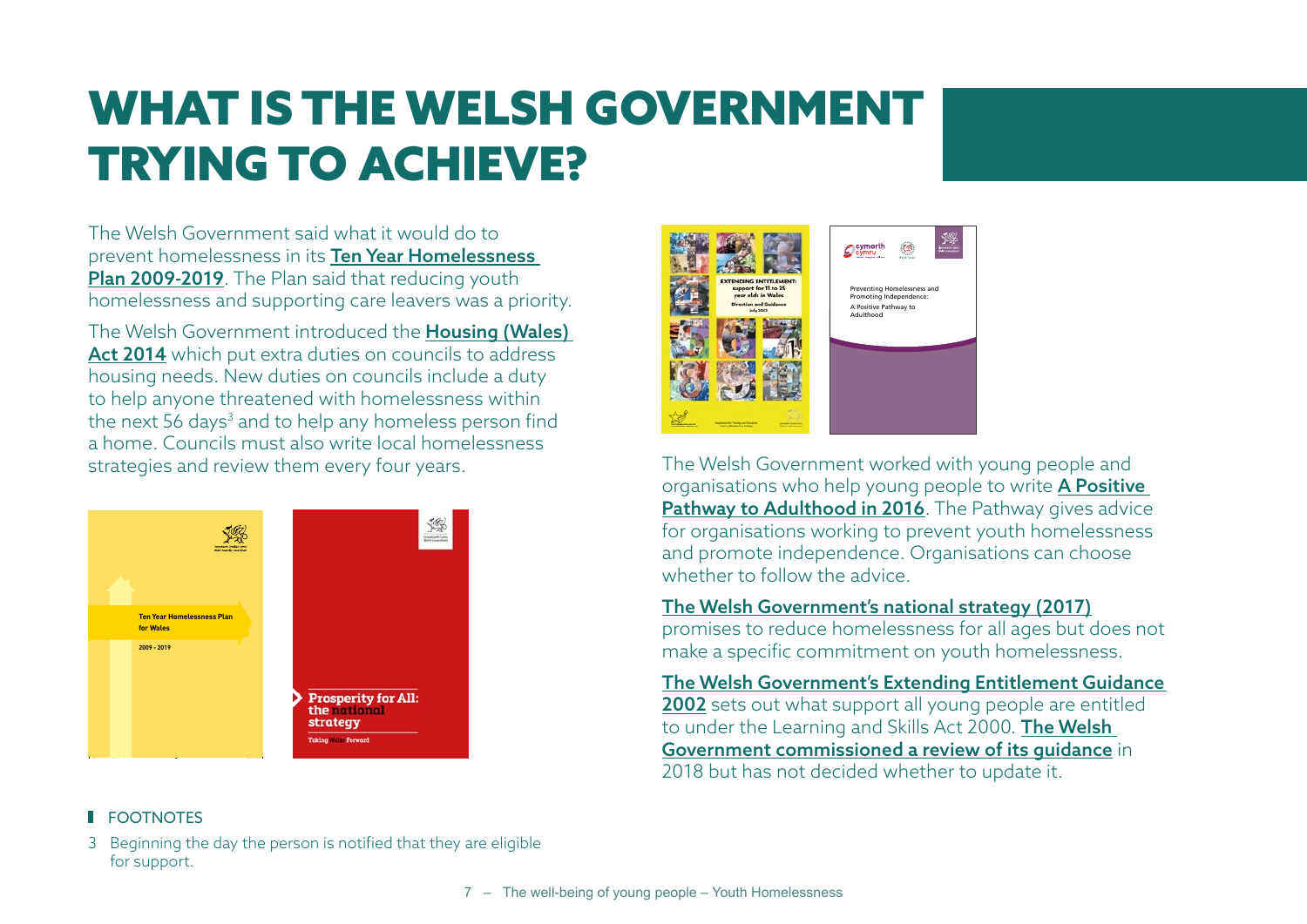#### The Welsh Government has written other documents relevant to preventing youth homelessness:

[Standards for Improving the Health and Well-being of Homeless](https://gweddill.gov.wales/docs/dhss/publications/130429homelessnessen.pdf)  [People and Specific Vulnerable Groups](https://gweddill.gov.wales/docs/dhss/publications/130429homelessnessen.pdf)

[National Pathway for Homelessness Services to Children,](https://gweddill.gov.wales/docs/desh/publications/151215-national-pathway-for-homelessness-services-en.pdf) 

[Young People and Adults in the Secure Estate](https://gweddill.gov.wales/docs/desh/publications/151215-national-pathway-for-homelessness-services-en.pdf)

[When I am Ready – Good Practice Guide](https://gweddill.gov.wales/docs/dhss/publications/160307guidanceen.pdf)

[Rough Sleeping Action Plan](https://gweddill.gov.wales/docs/desh/publications/180206-rough-sleeping-action-plan-en.pdf)

[Housing First \(HF\) – National Principles and Guidance for Wales](https://gweddill.gov.wales/docs/desh/publications/180206-housing-first-en.pdf)



The Welsh Government does not currently set targets for councils to prevent or relieve homelessness or youth homelessness. Councils record information on how many people they have helped find somewhere to live. [We have included the information councils record in our data tool](https://app.powerbi.com/view?r=eyJrIjoiOTU0YzA3ZmEtNzBmZi00OTgwLWI5MjktNGUyOWRmMDNkYzI4IiwidCI6ImRmZDY5MmYwLTE2YmYtNDQ0OS04OGUzLWU3NzM1ZGZjY2ZlOCIsImMiOjh9).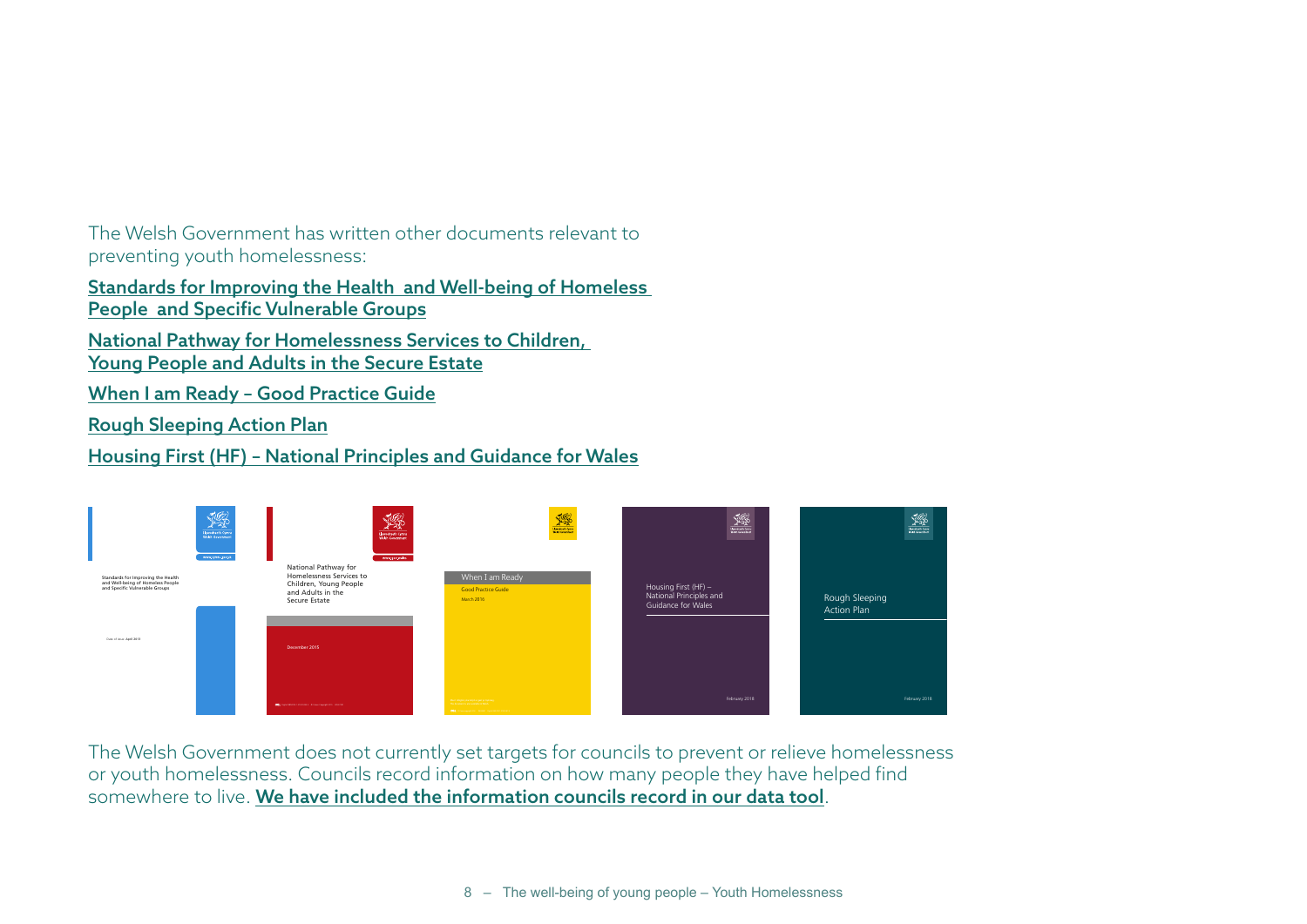# <span id="page-8-0"></span>WHO ELSE IS INVOLVED?

Who else is involved in supporting young people who are homeless or could become homeless?



Councils have a legal duty to help people who are homeless or might become homeless.



Housing Associations and third-sector organisations also help young people who are homeless or at risk of becoming homeless.



Health boards should work with councils and other organisations to improve health outcomes for homeless people and prevent homelessness using **Standards set by** [the Welsh Government](https://gov.wales/docs/dhss/publications/130429homelessnessen.pdf).



Other public-sector organisations including schools and the police, can help by identifying young people who are homeless or become homeless and putting them in touch with organisations who can help.



The [End Youth Homelessness Cymru coalition](https://www.llamau.org.uk/eyhcymru) started in 2017. The coalition includes academics, elected members of national and local government, business and voluntary and community organisations.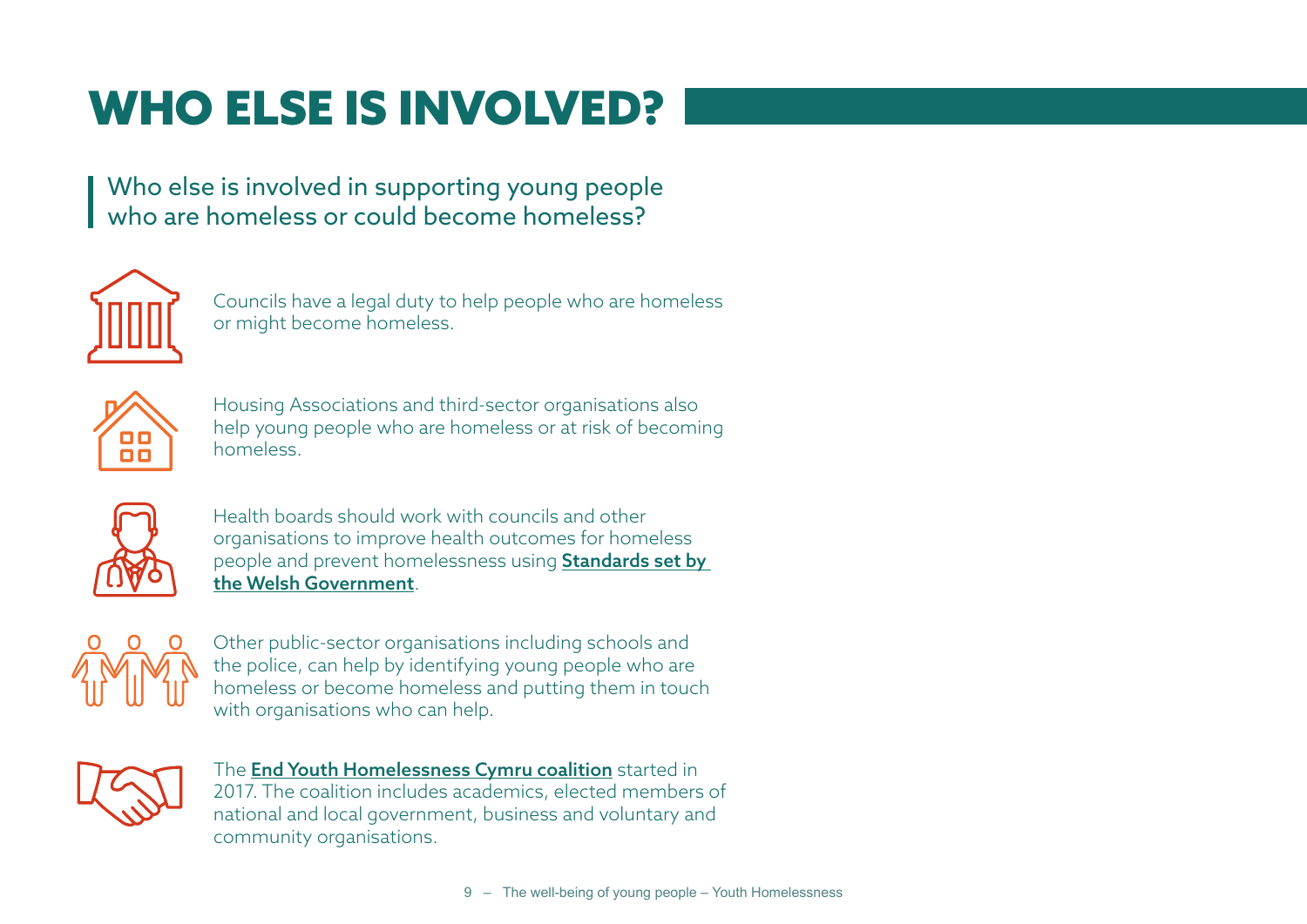# <span id="page-9-0"></span>HOW MUCH IS BEING SPENT?

The Welsh Government has given money to councils and other organisations to prevent homelessness through its Homelessness Prevention Grant. It also gave councils money through the [Supporting People Programme](https://gov.wales/supporting-people-programme)<sup>4</sup>, although this money was for housing support services more generally, not just homelessness. Councils may provide Supporting People services themselves or through other organisations. From 2019-20, money for the programme will be combined with money for homelessness prevention in a new Housing Support Grant to councils.

The table below shows how much the Welsh Government has spent on the Homelessness Prevention Grant and Supporting People Programme. The table also shows extra Welsh Government money spent on homelessness, including to help councils meet their Housing (Wales) Act 2014 duties. The Welsh Government does not know exactly how much money is being spent on youth homelessness because most of its spending on homelessness has been to help people of all ages.



#### **ECOTNOTES**

4 The Supporting People Programme is not just about preventing homelessness. The Programme aims to help vulnerable people stay in their homes. Our previous report on The Welsh Government's Supporting People **[Programme](http://www.audit.wales/publication/welsh-governments-supporting-people-programme)** gives more information on the Programme.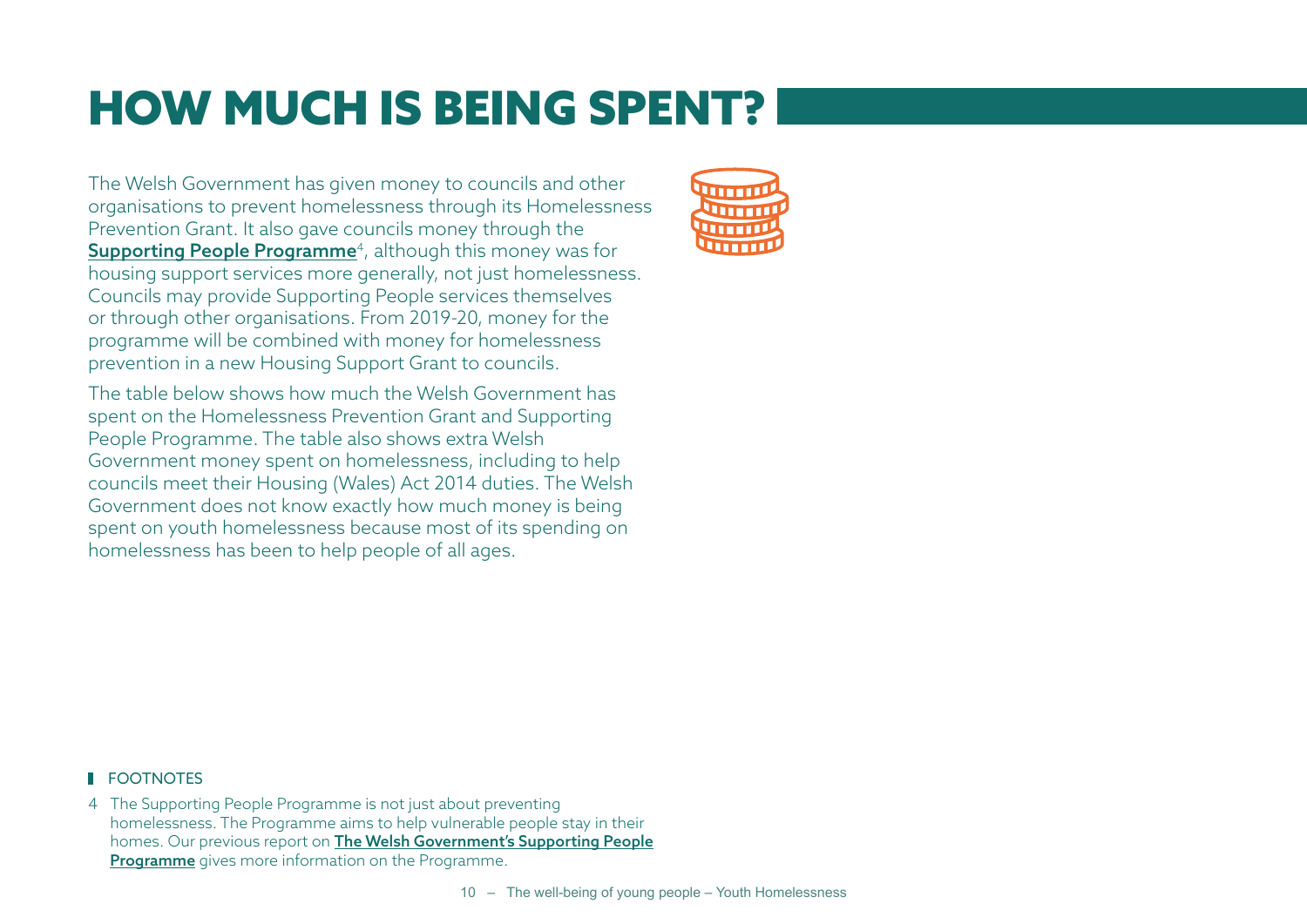### Welsh Government funding allocations relevant to homelessness (for all ages)

|         | <b>Homelessness</b><br><b>Prevention</b><br><b>Grant</b><br><b>Allocations</b> | <b>Extra money Allocations</b>                       |                                                             |                                           | <b>Supporting</b>                                       |                                     |                                               |  |
|---------|--------------------------------------------------------------------------------|------------------------------------------------------|-------------------------------------------------------------|-------------------------------------------|---------------------------------------------------------|-------------------------------------|-----------------------------------------------|--|
|         |                                                                                | <b>Rough Sleeping</b><br>Additional<br>In-year money | <b>Housing Act</b><br><b>Transitional</b><br><b>Funding</b> | <b>Actual</b><br>Expenditure <sup>5</sup> | <b>People</b><br><b>Programme</b><br><b>Allocations</b> | <b>Actual</b><br><b>Expenditure</b> | <b>Total</b><br><b>Actual</b><br><b>Spend</b> |  |
| 2014-15 | £6.4m                                                                          | $\sim$                                               |                                                             | £6.5m                                     | £134.4m                                                 | £134.3m                             | £140.8m                                       |  |
| 2015-16 | £6.4m                                                                          | $\overline{\phantom{a}}$                             | £6m                                                         | £11.8m                                    | £124.4m                                                 | £124m                               | £135.8m                                       |  |
| 2016-17 | £5.9m                                                                          | $\sim$                                               | £3m                                                         | £10.6m                                    | £124.5m                                                 | £125.1 $m$                          | £135.7m                                       |  |
| 2017-18 | £5.9m                                                                          | £2.6m                                                | £2.8m                                                       | £8.8m                                     | £123.6m                                                 | £123.6m                             | £132.4m                                       |  |
| 2018-19 | £9.9 <sup>6</sup>                                                              |                                                      | £6m <sup>7</sup>                                            | £14.7 $\overline{m}$                      | £124.4m                                                 | £124.4m                             | £139.1m                                       |  |

Source: Welsh Government figures (rounded to one decimal point)

#### **FOOTNOTES**

- 5 Additional money in 2014-15 and 2016-17 came from underspending in other areas.
- 6 Including £1.05 million from the Welsh Government's Funding Flexibility pilot. The pilot brought together funding from several grants to give councils flexibility on how to spend the money. From 2019-20, homelessness prevention funding will be part of a new Housing Support Grant. The new grant includes homelessness prevention, Supporting People and Rent Smart Wales.
- 7 In 2018-19, the Housing Act Transitional Funding became part of the Revenue Support Grant to councils. Councils use the Grant to pay for many different services and may spend more or less than the £6 million allocation on implementing the Housing Act.

11 – The well-being of young people – Youth Homelessness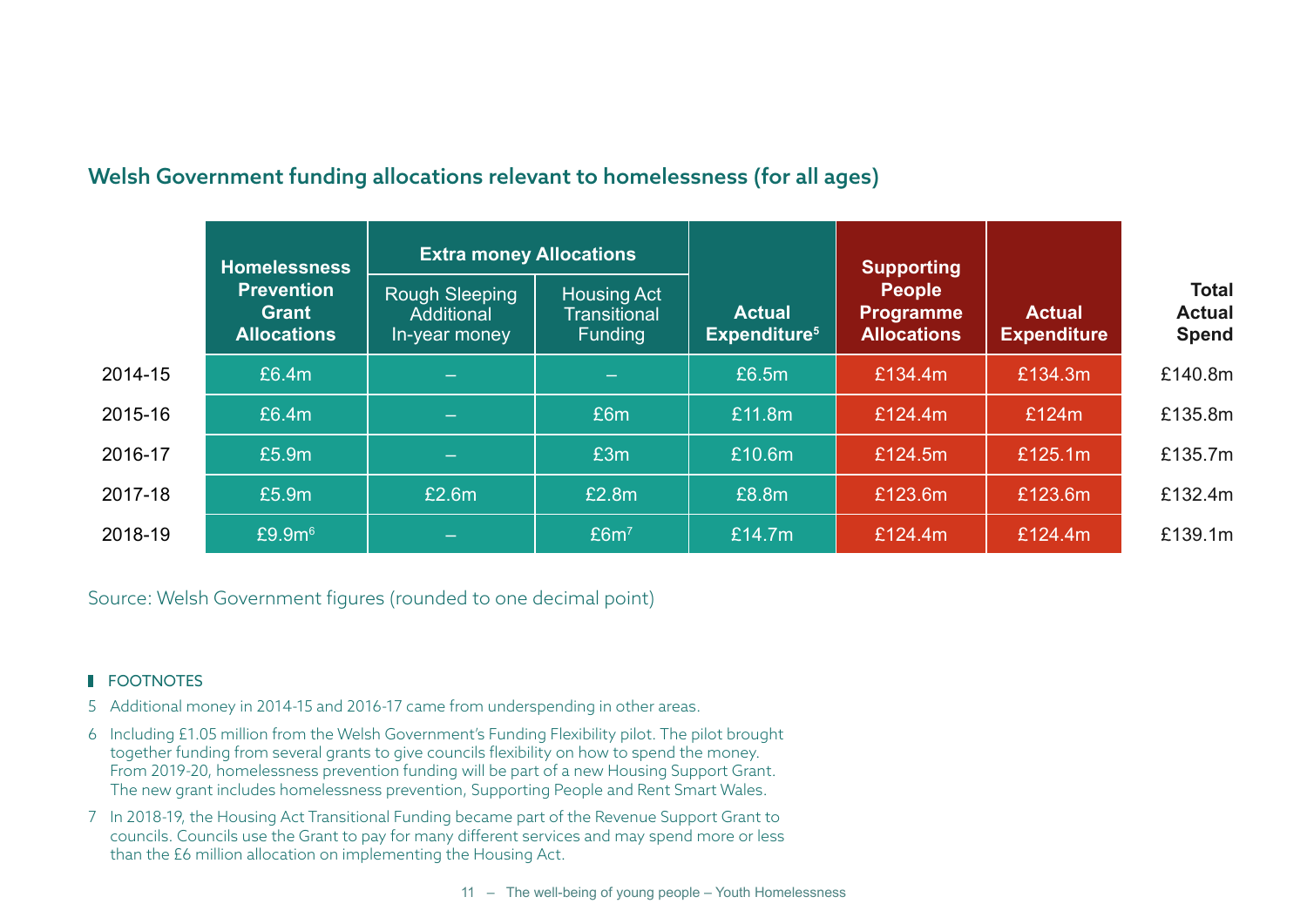The Welsh Government plans to spend an extra £10 million in 2019-20 on youth homelessness. Plans will include:

- training and awareness raising work for those working directly with young people;
- youth homelessness co-ordinators in each local authority area;
- new housing support through an innovation fund; and
- improved access to information on available support.

The chart shows how the money will be spent.



Source: Welsh Government figures

£4.8m Welsh Government Innovation Fund

- £3.7m Youth Support Grant to councils
- £1.0m Additional funding to St Davids Day Fund for care leavers
- £0.25 Welsh Government communications work

£0.25m Welsh Government improving access to information for young people

Our report on How Local Government Manages Demand - Homelessness, [2017](http://www.audit.wales/publication/how-local-government-manages-demand-homelessness) showed that the amount of money councils chose to spend on

homelessness fell from 2009-10 to 2015-16.

**[Our data tool](https://app.powerbi.com/view?r=eyJrIjoiOTU0YzA3ZmEtNzBmZi00OTgwLWI5MjktNGUyOWRmMDNkYzI4IiwidCI6ImRmZDY5MmYwLTE2YmYtNDQ0OS04OGUzLWU3NzM1ZGZjY2ZlOCIsImMiOjh9)** shows homelessness budgets for each council area. In 2017-18, council homelessness budgets across Wales totalled £15.7 million (£5 per head of the population). Budgets rose to £20.4 million (£7 per head) in 2018-19. We do not have information on budgets before 2017. Council spending can differ considerably from the money they set out in their budgets.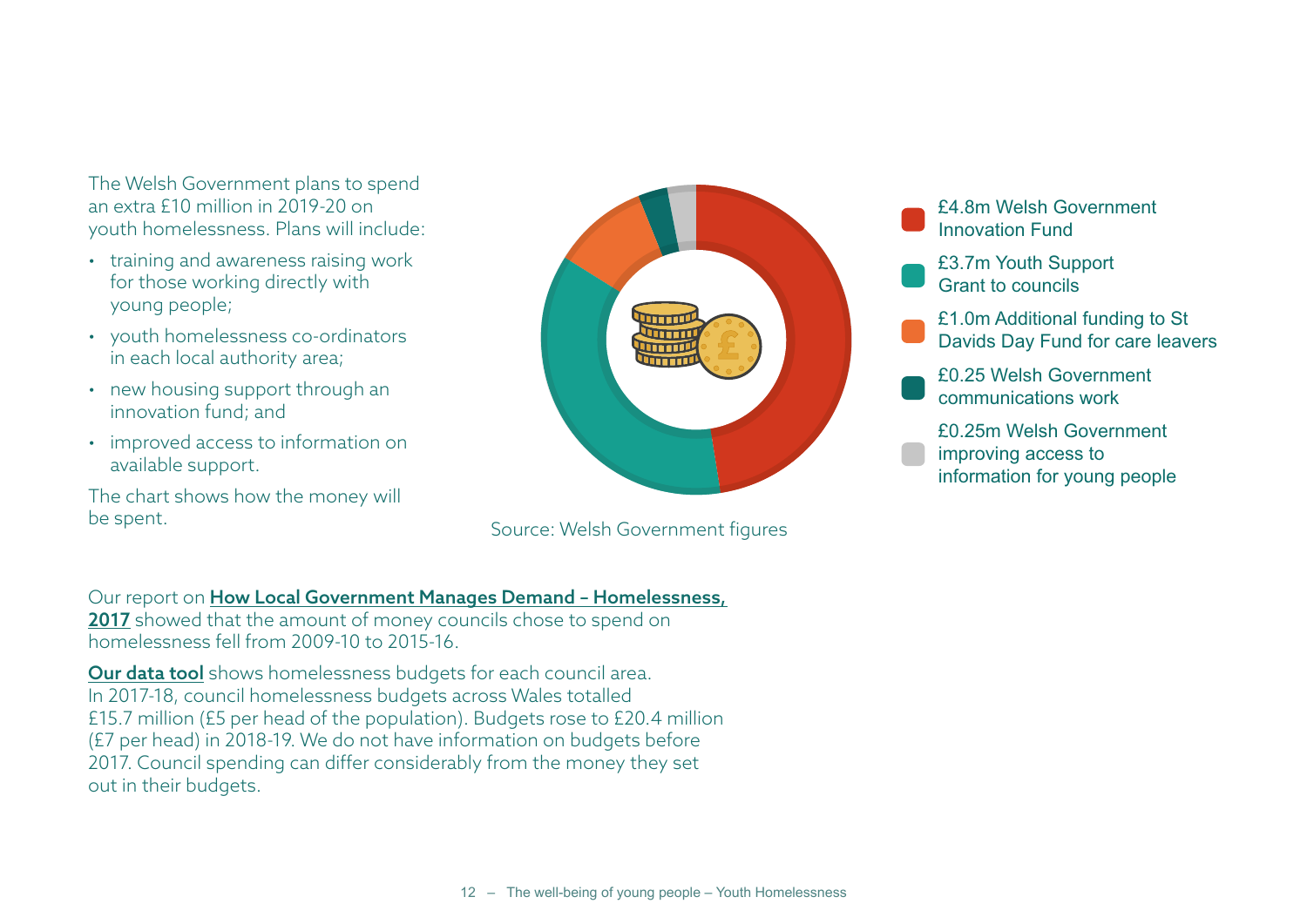# <span id="page-12-0"></span>OPPORTUNITIES FOR IMPROVEMENT

# Opportunities for improvement in the Welsh Government's approach

Understanding the scale of youth homelessness and the people affected

It is difficult to get accurate information on 'hidden homeless' people who are staying with friends or sleeping rough and do not ask councils for help. Also, the information councils send to the Welsh Government only shows the number of people who ask them for help and what happens to them. It does not show the total number of young people in Wales who are homeless or likely to become homeless.



The Welsh Government knows that some people are more likely to become homeless including care leavers, people leaving prison, and people who are lesbian, bi-sexual, gay or transgender. The Welsh Government is working with relevant organisations to understand the needs of these people.

The Welsh Government asked the **[Wales Centre for Public Policy](https://www.wcpp.org.uk/publication/preventing-youth-homelessness/)** to research youth homelessness prevention and is planning work to improve the way public services identify young people at risk. Part of the new approach will include adapting the [Youth Engagement and Progression Framework](https://beta.gov.wales/sites/default/files/publications/2018-02/implementation-plan-youth-engagement-and-progression-framework.pdf) to identify and support young people at risk of becoming homeless. The current Framework aims to support young people to progress in education and training. The Welsh Government is also funding training to help education professionals to identify young people at risk of becoming homeless through its Youth Support Grant in 2019-20.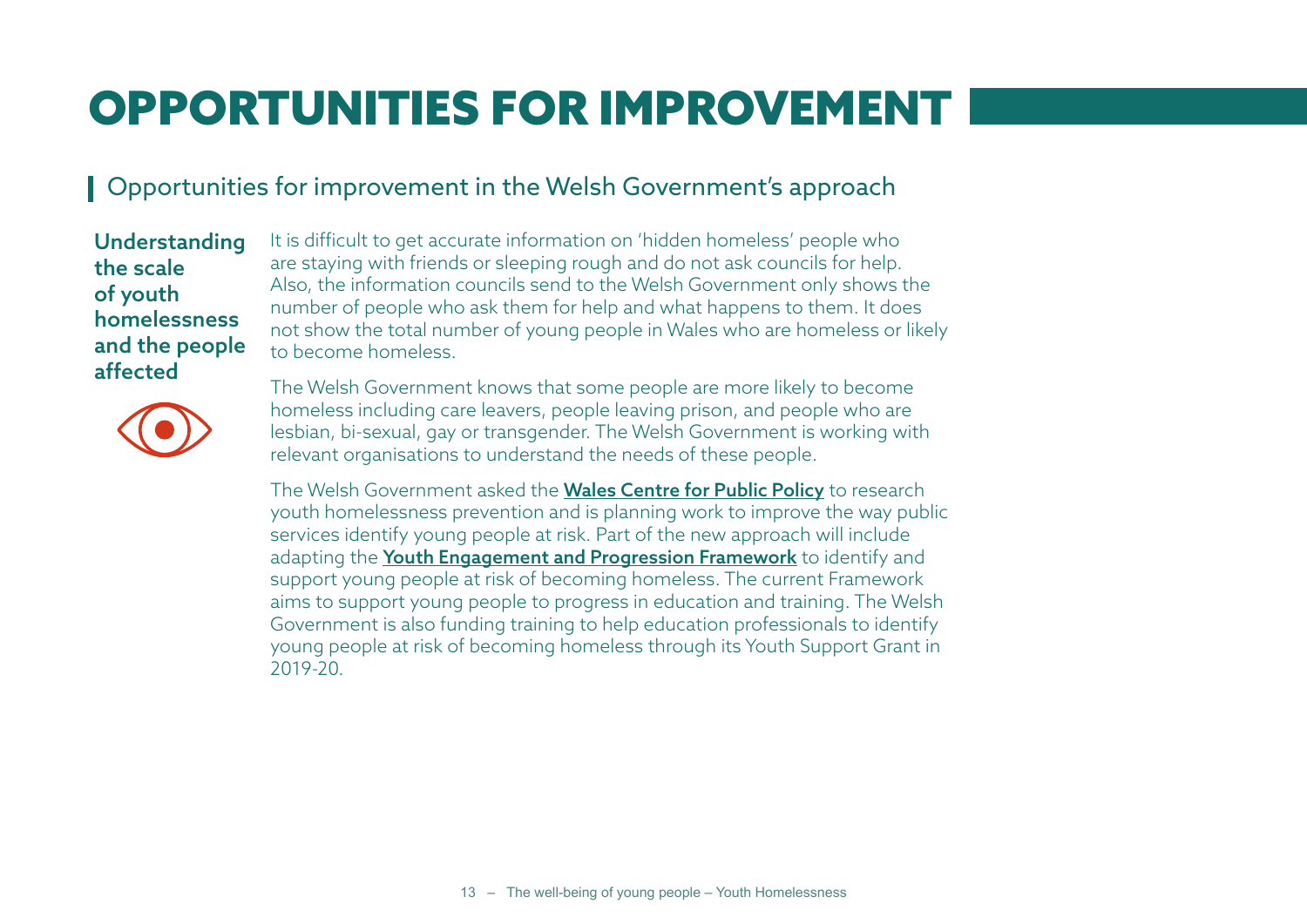### Understanding what services exist and gaps



Young people who are homeless or likely to become homeless often need help in different parts of their lives. How much help young people get and how good that help is changes a lot from one local area to another. We heard that some young people are being sent back and forth around different agencies and having to join up services for themselves. Some organisations told us it is difficult to get help for young people who have a mental health problem.

Some of the accommodation or services are not what young people actually want or are in places where they do not want to go. For instance, some do not want to go to homeless hostels because they worry there will be drugs and other things they are trying to get away from at the hostel.

Organisations are also concerned that a lack of appropriate support makes young people more vulnerable to exploitation, such as taking up offers of a room in exchange for sex.

The Welsh Government is improving the information it has on services to prevent youth homelessness including future research on housing options for young people. It commissioned research from the Wales Centre for Public Policy to inform policy and funding decisions. The Wales Centre for Public Policy has published separate research specifically mapping youth homelessness services for care leavers in Wales. The Welsh Government could improve its understanding by building on this information to see exactly where the gaps in services exist – both in youth homelessness services and in wider services to help young people with other issues they may have. It also needs to understand whether young people are using available services and if not – why not?

The Welsh Government's £4.8 million Innovation Fund is aimed at increasing housing and support options for young people at risk of being homeless or who are currently homeless. The Welsh Government's funding quidance says that organisations applying for the funding should work together to avoid duplicating services that already exist.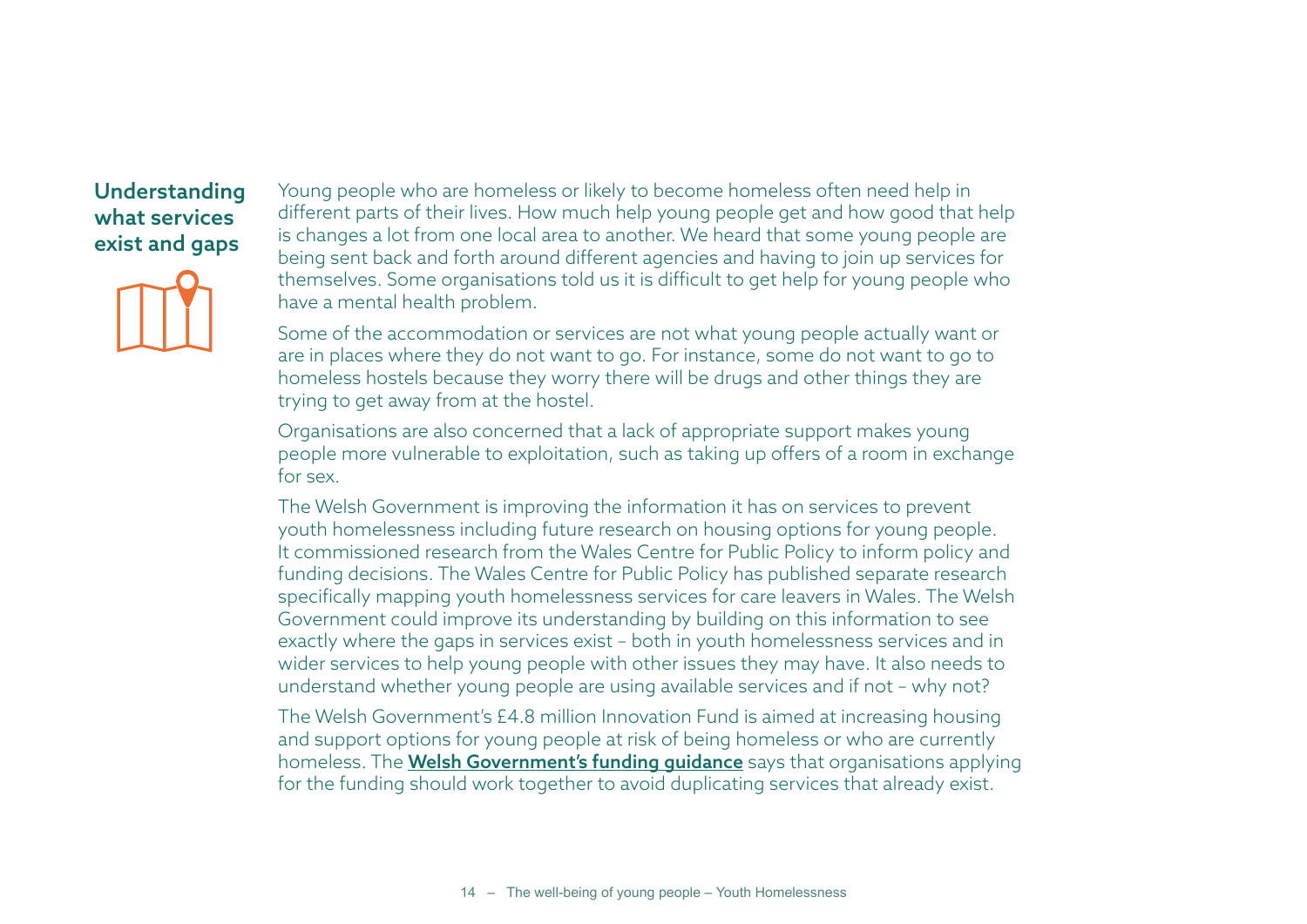### Understanding **Costs**



The National Assembly's Equality, Local Government and Communities Committee [inquiry on rough sleeping](http://www.assembly.wales/laid documents/cr-ld11517/cr-ld11517-e.pdf) found that the Welsh Government should work out how much it will cost councils to do their legal duties to help people who are homeless or might become homeless and to carry out the Rough Sleeping Action Plan.

Organisations told us that the Welsh Government has under-estimated the costs of ending youth homelessness.

### Joining up policy making



Young homeless people often have problems in other parts of their lives that contribute to their homelessness. Similarly, there are often signs in different areas of a young person's life that they may be at risk of losing their home. Identifying and supporting young homeless people and those at risk of homelessness requires different services to work together in a way they are not yet doing.

Organisations raised concerns about how well different parts of the Welsh Government share information with each other and connect different areas of work. The National Assembly's Equality, Local Government and Communities Committee raised a similar concern.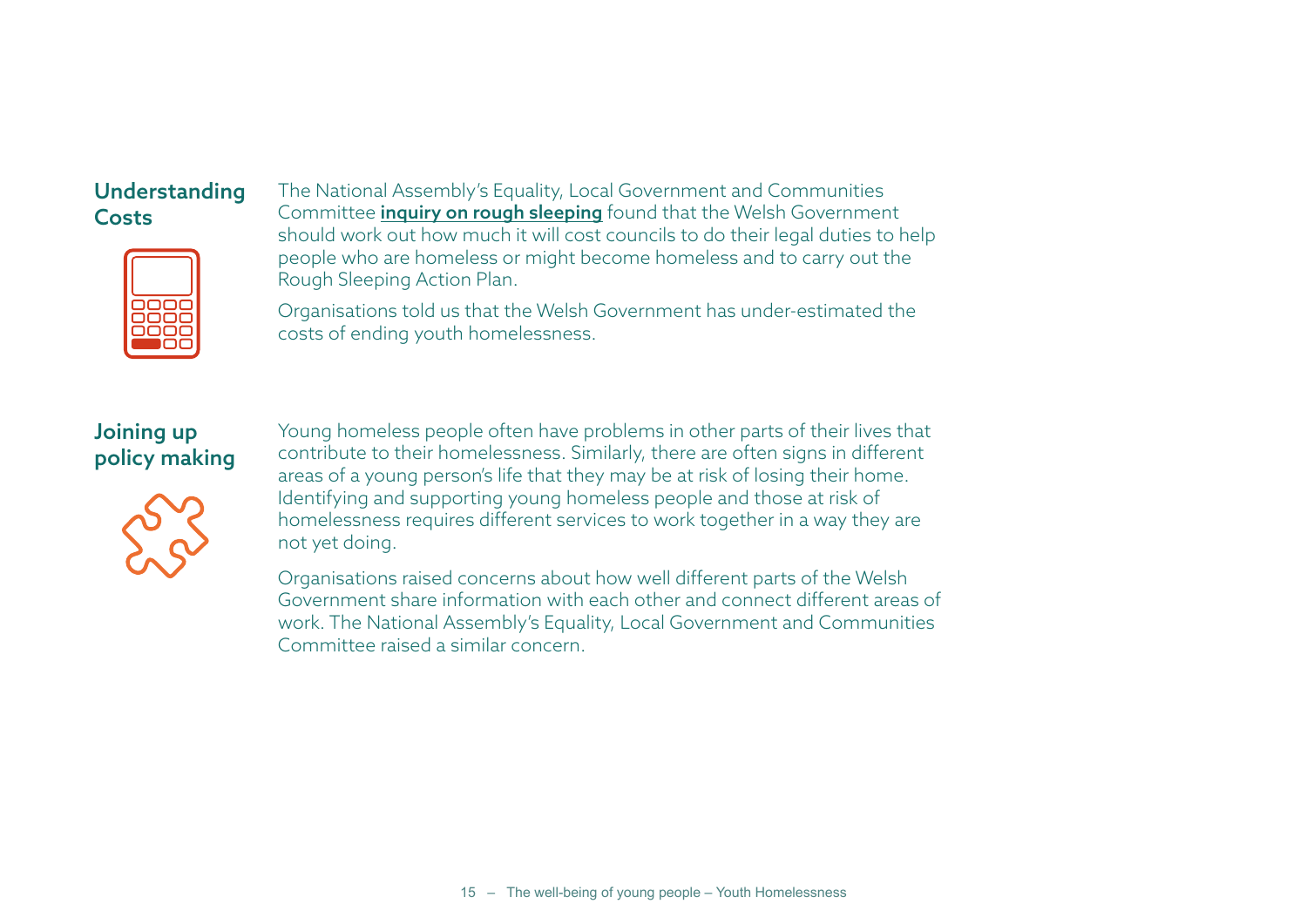### Working out who does what



The Welsh Government has committed to preventing youth homelessness and said it is a key priority for Government. But organisations told us that the Welsh Government guidance documents are not clear about who should do what. We also heard that beyond council housing departments, other council departments and other organisations often do not recognise their role in ending homelessness.

The Wales Centre for Public Policy said the Welsh Government should write a national strategy to end youth homelessness and work with other organisations to carry it out. The Welsh Government plans to use the Centre's research to develop its approach but has not confirmed whether it will produce a strategy.

The National Assembly's Equality, Local Government and Communities Committee said that the Rough Sleeping Action Plan is not clear about what the Welsh Government wants to see or who needs to help. The Action Plan aims to help people of all ages including young people. Preventing rough sleeping is an important part of preventing youth homelessness.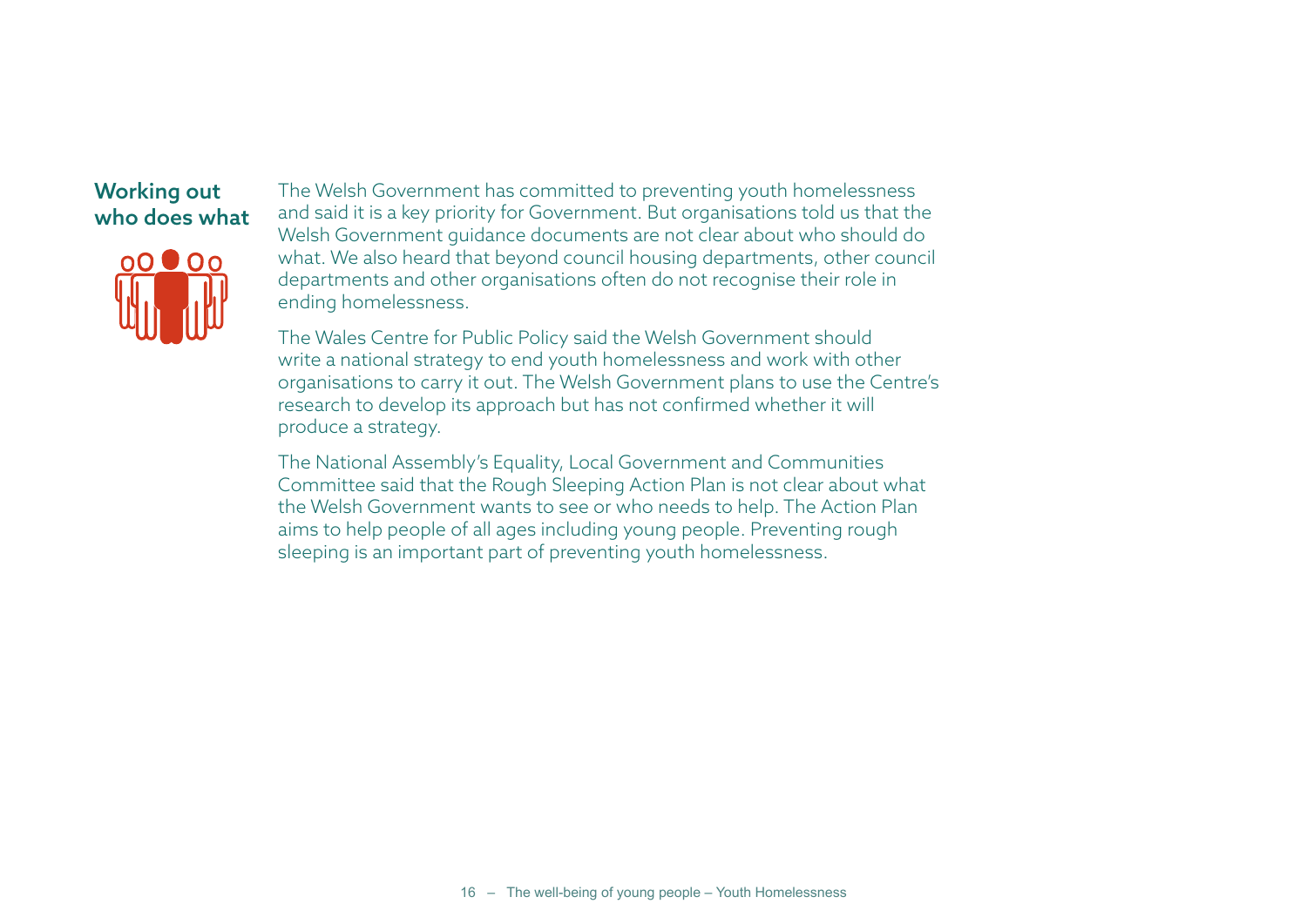## Learning from and improving delivery on the ground



There is not enough information on how well services are working together, what difference they are making or what young people think of them. Our report on the Supporting People Programme found that the information councils collect does not give a clear picture of what the programme is achieving. The Wales Centre for Public Policy also said that the Welsh Government should get more and better evidence about whether approaches to youth homelessness are working.

The Welsh Government could also do more to understand what impact its strategy and guidance documents have had. The Welsh Government has not done a review to see how well its Ten-Year Homelessness Plan worked. The Welsh Government could not give us any examples of where its Positive Pathway to Adulthood guidance has been used or whether it has improved support for young people. Welsh Government officials did not know whether health boards are using its Health Standards for Homeless and Vulnerable Groups.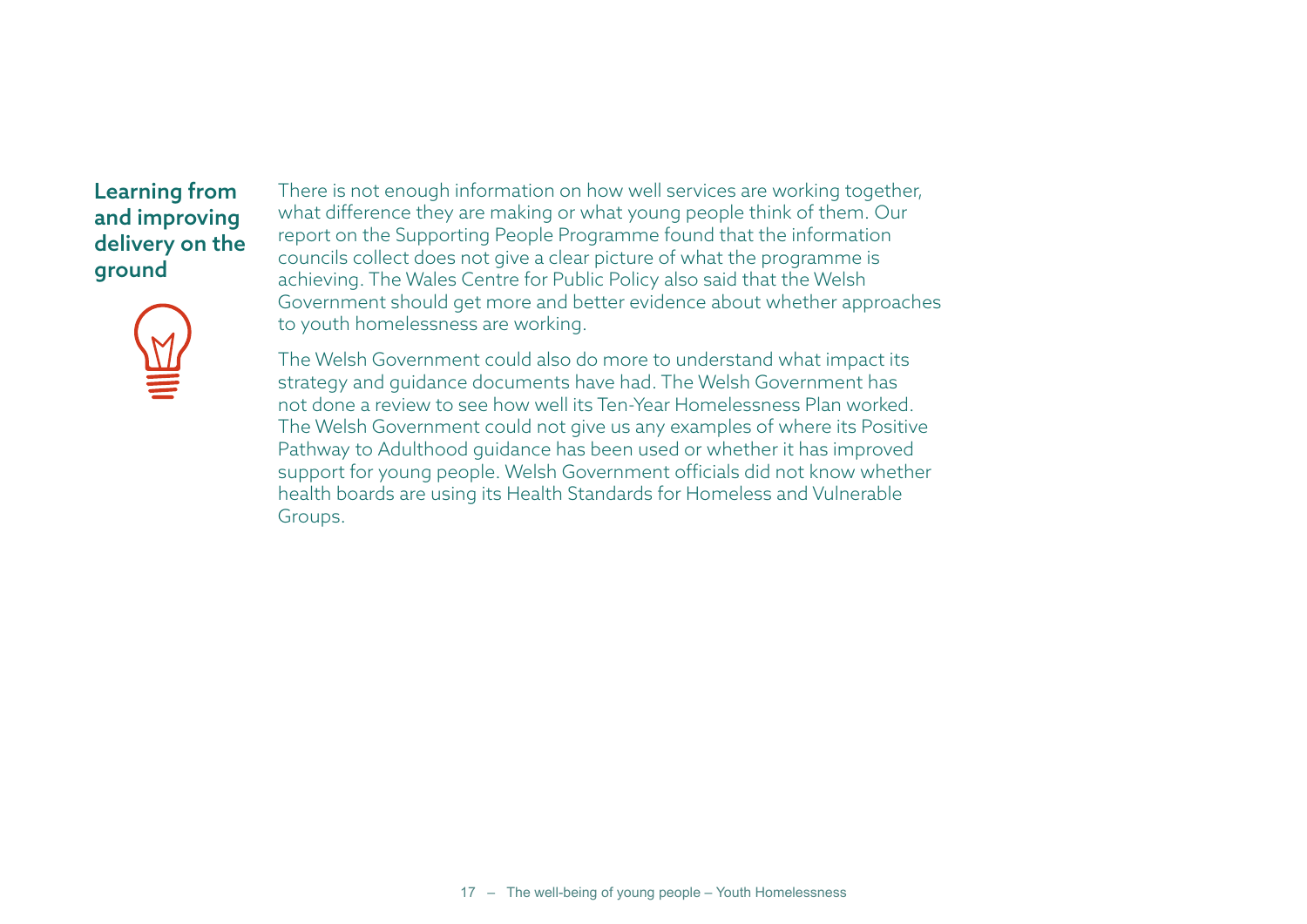# Providing leadership

The Welsh Government has given councils, health boards and their partners flexibility to decide what they want to do locally. When done well, flexibility to adapt to local circumstances should mean young people get different but equally good support. However, we found that young people get different access to and quality of services depending on where they live. The Wales Centre for Public Policy called the differences 'untenable'.

We heard that local services are working well together in areas where partnerships are strong, but this is not the case across Wales. Some organisations told us their successes were 'despite' rather than because of the system they work in.

The Wales Centre for Public Policy found that some councils are not even complying with their legal duty to share information, do joint assessments of 16 and 17-year-olds and plan pathways for care leavers. The Welsh Government looks at council information to see what they are doing to end youth homelessness. But Welsh Government officials do not actively make sure councils or other organisations are working to end youth homelessness, or that councils comply with the law. The Welsh Government thinks local council committees should be making sure councils meet their legal duties.